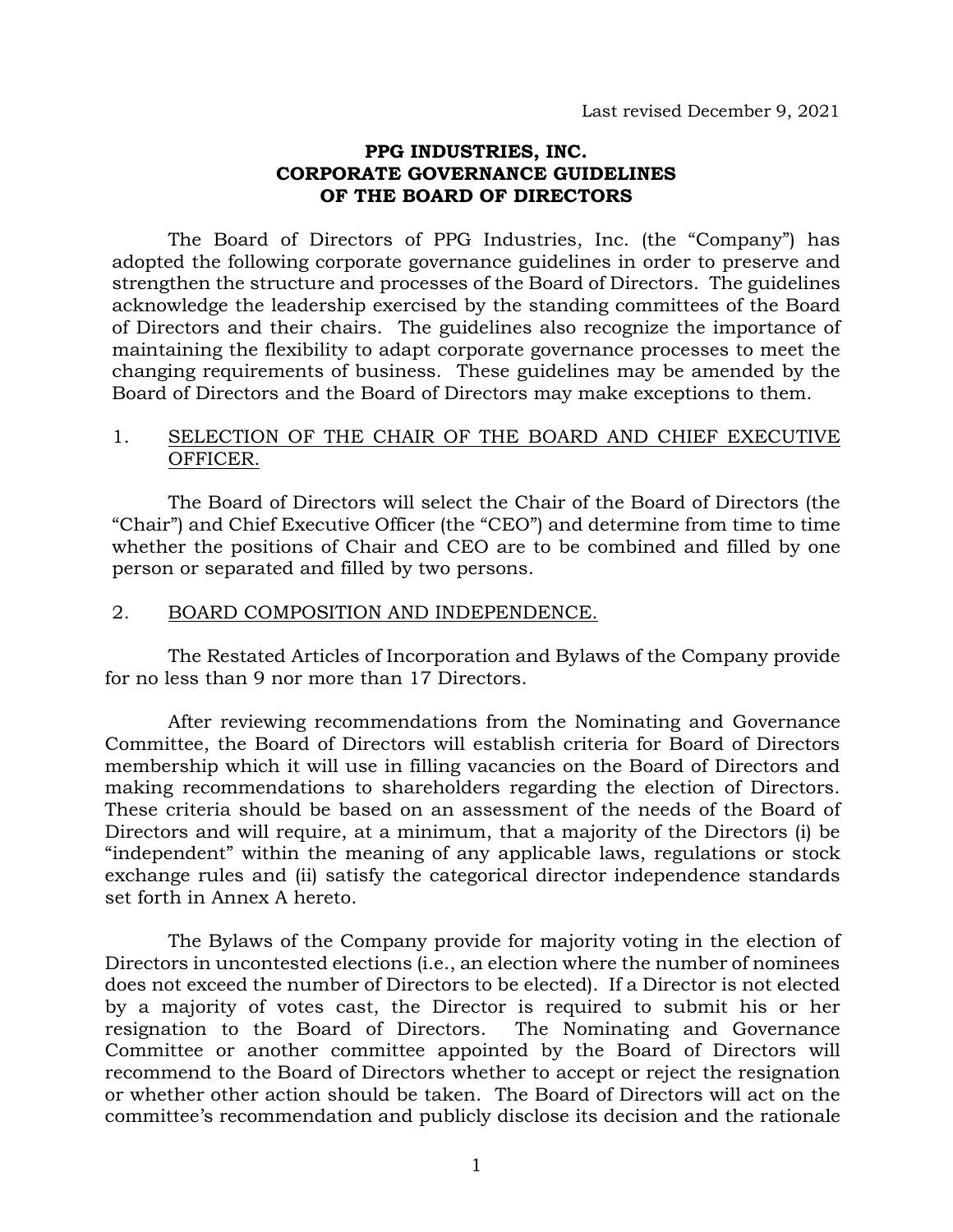behind it within 90 days following the date of the certification of the election results. The Director who tenders his or her resignation will not participate in the Board of Directors' decision with respect to such resignation.

The agenda for each Board of Directors meeting will provide for an executive session of the independent Directors to meet without management present, if the independent Directors desire to do so. If the Chair is not an independent Director, the chair of the Nominating and Governance Committee shall serve as the Lead Director, unless another Director is designated by the independent Directors. The Lead Director shall chair the executive sessions of the independent Directors, fostering an environment of open dialogue among the independent Directors. In the event the Lead Director is unable to participate in an executive session, the independent Directors present at such executive session shall choose an independent Director to preside at such executive session. The Lead Director's additional responsibilities include:

- (a) presiding at all meetings of the Board of Directors at which the Chair is not present;
- (b) authority to call meetings of the independent directors;
- (c) facilitating communications and serving as a liaison between the Chair, the CEO and the independent directors;
- (d) communicating to the Chair any suggestions, views or concerns expressed by the independent Directors being available to consult with the Chair and the CEO about the concerns of the Board of Directors;
- (e) advising the Chair as to the information necessary or appropriate for the independent Directors to effectively and responsibly perform their duties and provide feedback on the quality, quantity and timeliness of information submitted by management;
- (f) approving Board of Directors meeting agendas and other types of information sent to the Board of Directors and facilitating efficient and effective functioning of the Board of Directors;
- (g) approving meeting schedules to assure that there is sufficient time for discussion of all agenda items;
- (h) being available for consultation and direct communication with major shareholders as appropriate;
- (i) participating in the identification and evaluation of Director candidates and facilitating Director development;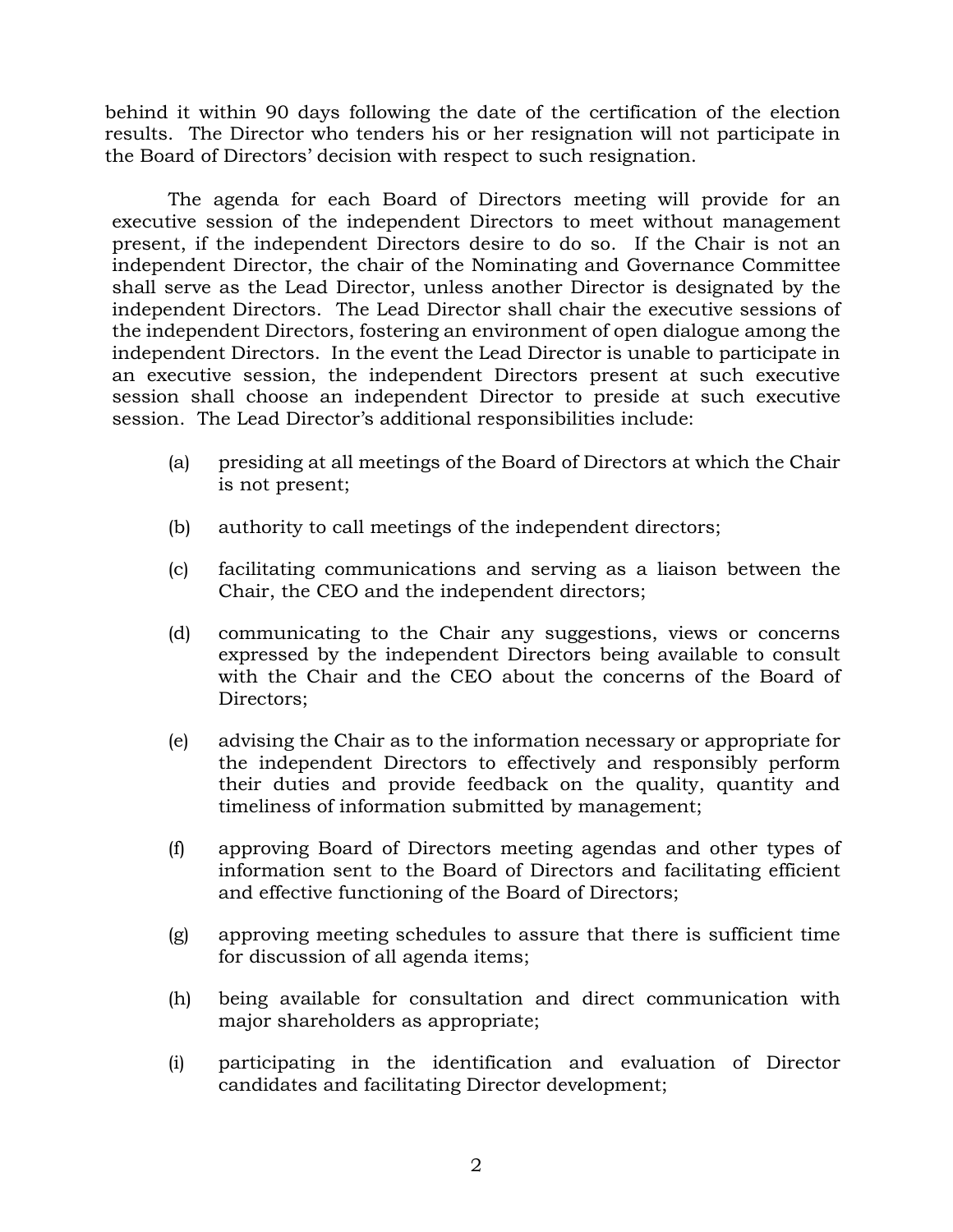- (j) establishing a close relationship and trust with the CEO and acting as a resource for and advisor to the CEO;
- (k) unless otherwise directed by the Board of Directors, serving as the independent Directors' representative in extraordinary matters such as significant corporate transactions and crisis situations;
- (l) recommending to the Board of Directors the formation and membership of ad-hoc committees of the Board of Directors to oversee extraordinary matters such as significant corporate transactions and crisis situations;
- (m) authorizing the retention of outside advisors and consultants who report directly to the Board of Directors on Board of Directors-wide issues; and
- (n) performing such other duties as the Board of Directors may from time to time designate.

The Board of Directors believes that management speaks for the Company. Directors may from time to time meet or otherwise communicate with various constituencies that are involved with the Company. But, it is expected that Directors would do this with the knowledge of management and, in most instances, at the request of management.

The Board of Directors and its committees shall have the right at any time to retain independent outside financial, legal or other advisors.

# 3. BOARD MEETING PRACTICES

The Human Capital Management and Compensation Committee will report once a year to the Board of Directors the status of the Company's Director compensation in relation to other large U.S. companies.

Changes in the form or amount of Director compensation, if any, should come at the suggestion of the Human Capital Management and Compensation Committee, but with full discussion and approval by the Board of Directors.

The Chair, in consultation with the CEO if that person is not the CEO, will establish the agenda for each Board of Directors meeting, which shall be approved by the Lead Director. Each Director is free to suggest the inclusion of items on the agenda. Each Director is free to raise at any Board of Directors meeting subjects that are not on the agenda for that meeting.

At least one Board of Directors meeting each year will be devoted to a review of the long-term strategic plans and the principal issues that the Company may face in the future.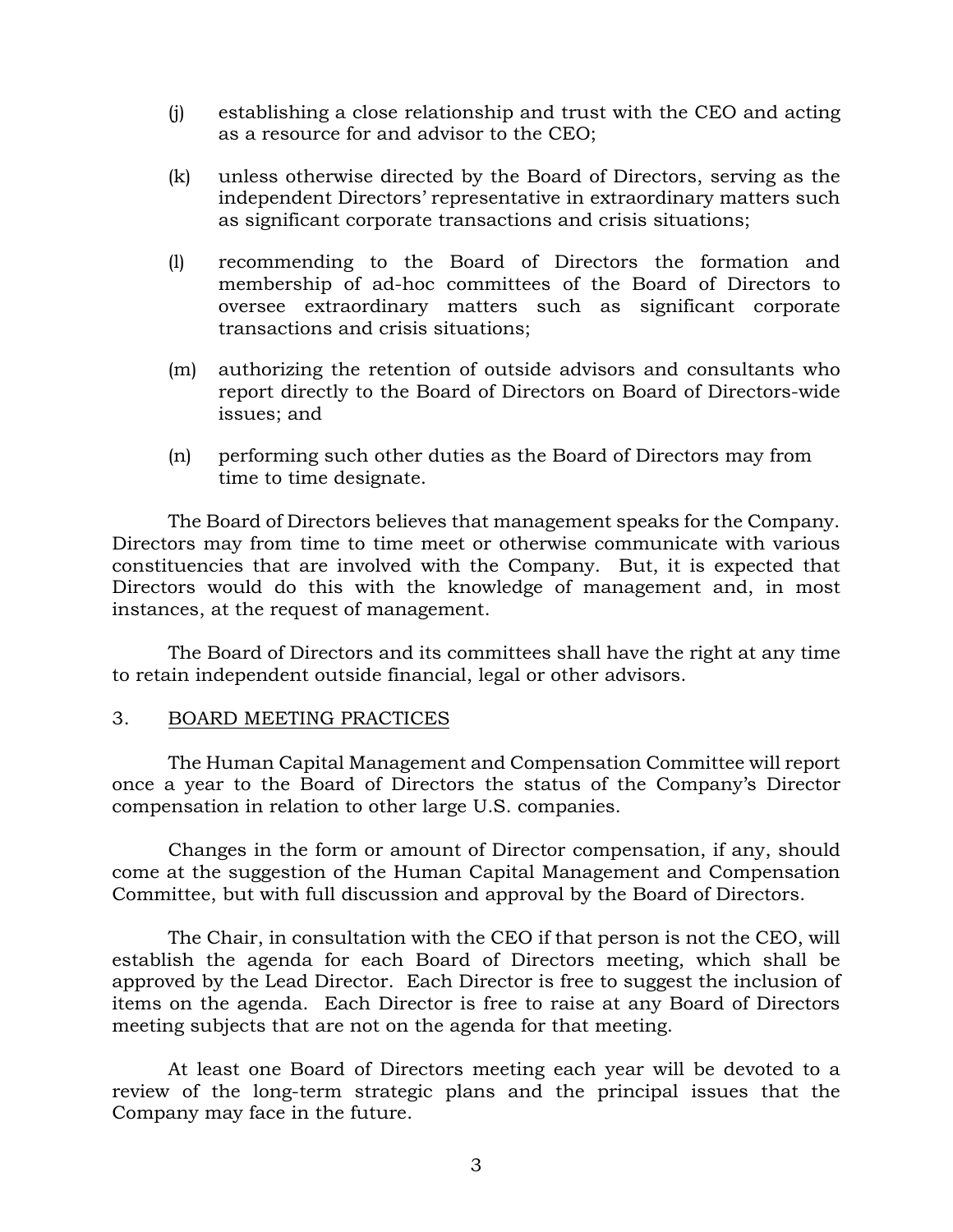The Chair, in consultation with the CEO if that person is not the CEO, will prepare and the Board of Directors will receive a schedule of agenda subjects to be considered during the year.

Information and data that are important to the Board of Directors' understanding of the matters to be considered at any meeting of the Board of Directors will be distributed in writing to the Board of Directors before the Board of Directors meets. Management will make every attempt to see that this material is as brief as possible while still providing an appropriate level of detail.

Outlines of presentations on certain subjects will be sent to the Directors in advance. The Board of Directors will receive, in advance, supporting data for all capital requests to be considered by the Board of Directors and, where appropriate, "white papers" on subjects to be discussed at up-coming meetings.

Directors should make every reasonable effort to attend all Board of Directors meetings and meetings of the committees of which they are a member, and to review the materials sent to them in advance of those meetings.

The Chair may, as appropriate, invite other Company officers to attend Board of Directors meetings.

### 4. BOARD COMMITTEES

The Board of Directors has formed the following standing committees: (a) Audit Committee; (b) Nominating and Governance Committee; (c) Human Capital Management and Compensation Committee; and (d) Sustainability and Innovation Committee. Subject to applicable laws, regulations and stock exchange rules and standards, the Board of Directors may, at any time and from time to time, form one or more new committees or disband existing committees.

Only independent Directors will serve on the committees specifically identified above, and the members of the Audit Committee and the Human Capital Management and Compensation Committee shall satisfy any additional independence standards imposed by applicable law or stock exchange rules. The Chair and the CEO, if that person is not the Chair, shall each be an ex-officio and non-voting member of each committee of the Board of Directors. Each of the committees of the Board of Directors should meet on occasion without the Chair or CEO in attendance, and the Chair or CEO may be excused from all or any portion of any such committee meeting upon the request of any member of such committee.

The Nominating and Governance Committee shall make all recommendations to the Board of Directors for committee membership and for the chairs of the committees. After consideration of such recommendations, the Board of Directors will designate the members of the committees, taking into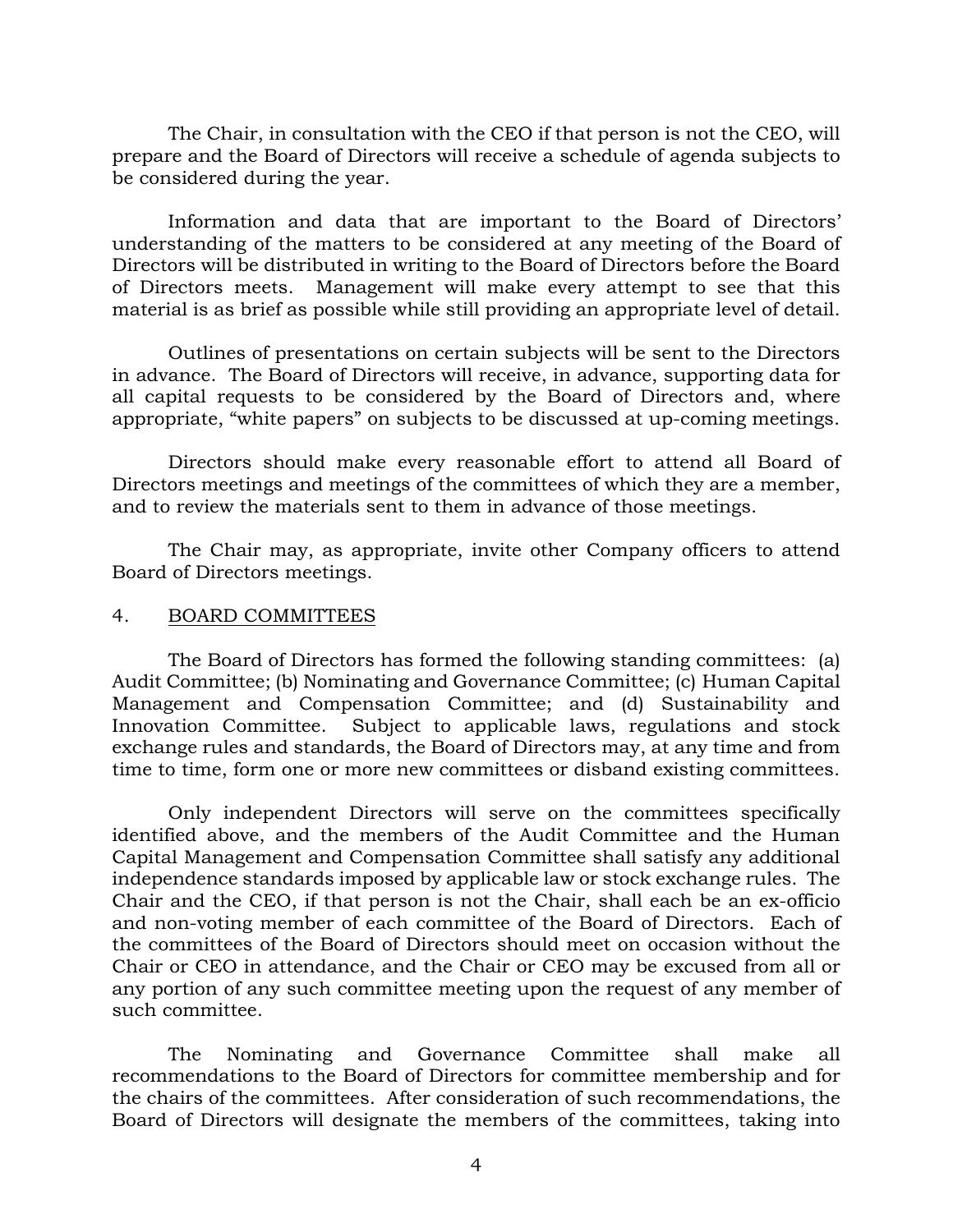account the desires of the individual Directors and the suggestions of the Chair, the CEO and the Lead Director.

[NOTE: It is the sense of the Board of Directors that consideration should be given to rotating committee members periodically at about a 6-year interval, but the Board of Directors does not feel that such a rotation should be mandated as a policy as there may be reasons at a given point in time to maintain an individual Director's committee membership for a longer period or to shorten the period.]

The chair of each standing committee, in consultation with committee members and the appropriate members of management and staff, will develop the committee's agenda. Every year, each committee will establish a schedule of agenda subjects to be discussed during the year. The schedule for each committee will be furnished to all Directors.

The chair of each committee, in consultation with its members, will determine the frequency and length of the meetings of the committee.

The Nominating and Governance Committee is responsible to report annually to the Board of Directors following the end of each fiscal year an assessment of the Board of Directors' performance. This assessment report will be led by the Lead Director and discussed with the Board of Directors and based upon the Board of Directors' self-evaluation for the year just ended, to determine whether the Board of Directors and its committees are functioning effectively.

[NOTE: This assessment should be of the Board of Directors' contribution as a whole and specifically review areas in which the Board of Directors and/or management believes a better contribution could be made. Its purpose is to increase the effectiveness of the Board of Directors, not to target individualDirectors.]

Each standing committee of the Board of Directors is responsible to report annually to the Board of Directors an assessment of the committee's performance during the preceding year. In addition, each standing committee will assess the adequacy of its charter annually and report its findings to the Board of Directors and the Nominating and Governance Committee. The Nominating and Governance Committee will also annually assess the adequacy of the charters of each standing committee of the Board of Directors and report its assessment of each committee's charter to that committee and to the Board of Directors.

Annually, the Human Capital Management andCompensation Committee will make a preliminary evaluation of the performance of the CEO. Thereafter, the Human Capital Management andCompensation Committee will report the results of that evaluation to the independent Directors, who will then participate in a final evaluation of the CEO's performance. Thereafter, the chair of the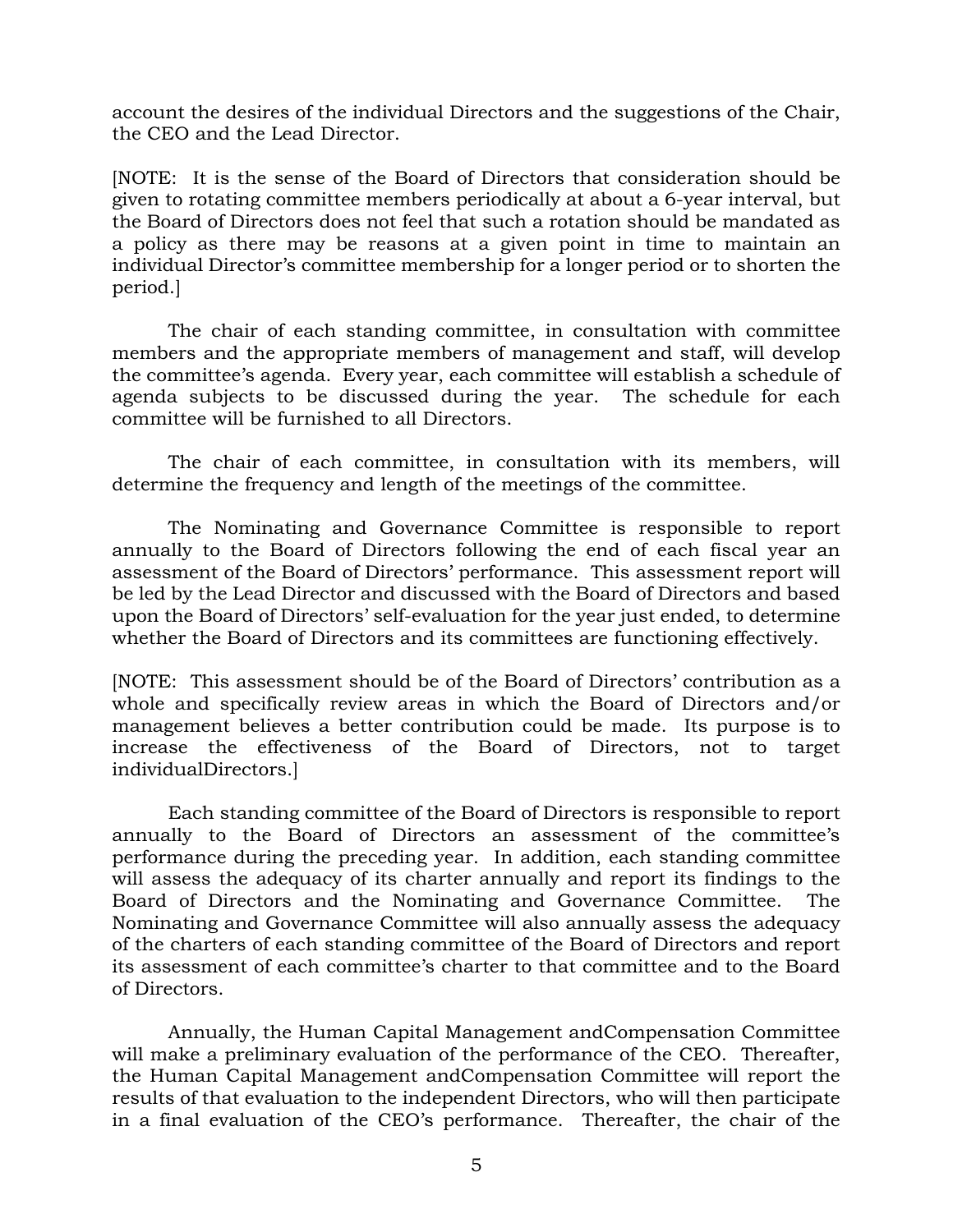Human Capital Management and Compensation Committee will review the results of the Board of Directors' evaluation with the CEO.

Each committee of the Board of Directors shall regularly report to the Board of Directors on matters considered at their meetings.

### 5. INDIVIDUAL DIRECTORS

The Board of Directors should be responsible, in fact as well as practice, for selecting its own members. The Board of Directors delegates the search and recommendation process involved to the Nominating and Governance Committee in consultation with the Chair.

The invitation to join the Board of Directors should be extended by the Board of Directors, the chair of the Nominating and Governance Committee and the Chair.

The Secretary of the Company shall arrange an orientation for new Directors covering, among other things, Director duties and responsibilities, Board of Directors practices, executive compensation practices, and a review of the Company's businesses, strategies, financial statements, and technology and research. Directors will receive briefings and materials as appropriate to update them on their duties and responsibilities and corporate governance matters. In addition, Directors are encouraged to attend continuing director education courses provided by third parties at the Company's expense.

With regard to Director retirement age, no person shall be nominated to stand for election to, nor be elected to, fill a vacancy in the Board of Directors if such election would take place after such person has attained age 72. Any Director who has attained the age of 72 shall retire at the next annual meeting following the Director's 72nd birthday.

Each employee of the Company who is also a Director of the Company shall resign as a Director effective as of the same date he or she retires from, or otherwise ceases to be an employee of, the Company.

Prior to the renomination of any incumbent Director, the Nominating and Governance Committee shall examine such Director's (1) change in position of principal employment by retirement or otherwise and the concomitant effect such change shall have on the incumbent's ability to continue to make meaningful contributions to the Board of Directors; (2) attendance record for Board of Directors and committee meetings during the Director's term; and (3) any other known limitations to continued active involvement as a Director or other considerations deemed relevant by the Nominating and Governance Committee.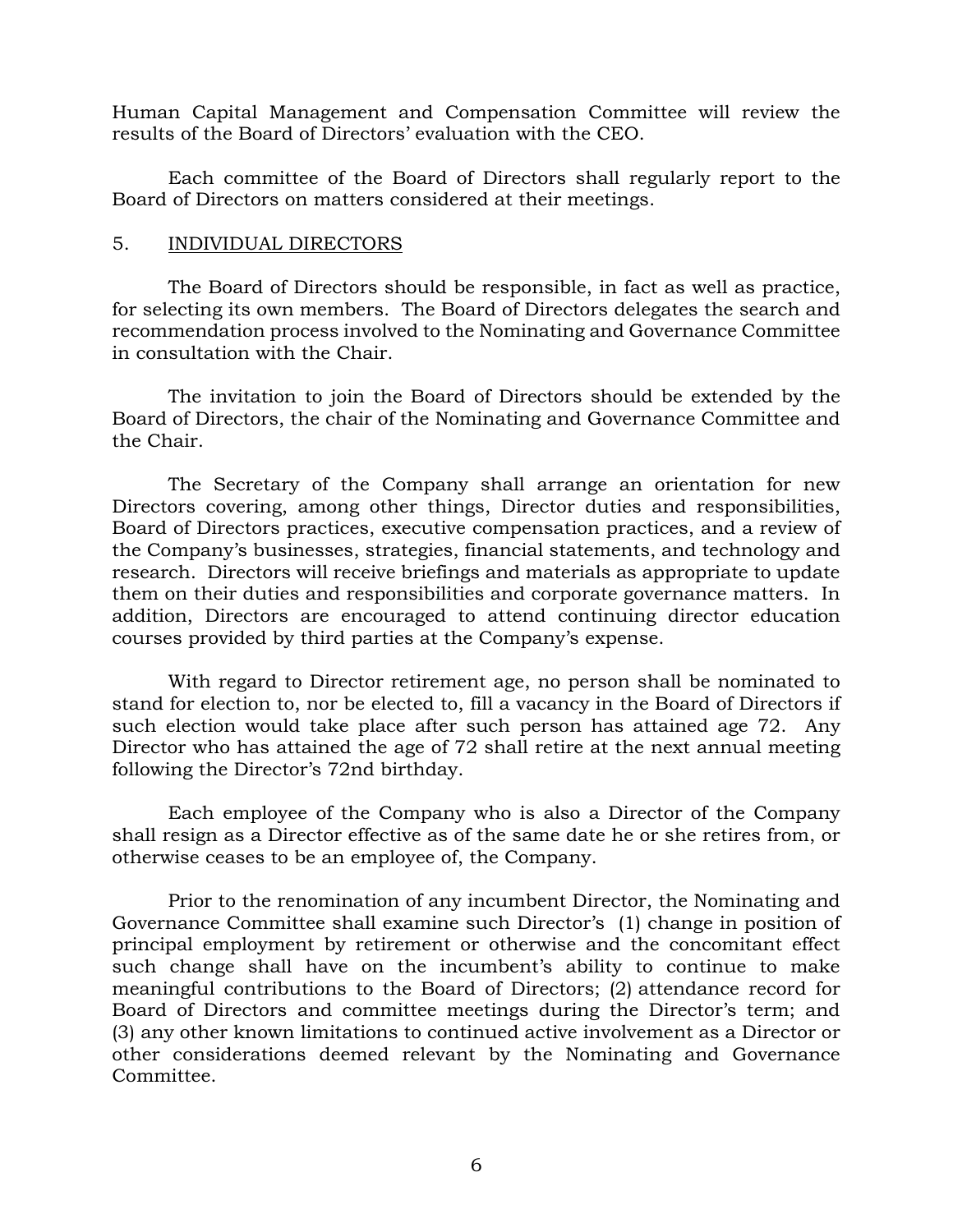Any Director who experiences a change in his or her principal occupation or primary business affiliation from that in which the Director was engaged when last elected to the Board of Directors, should promptly submit a letter offering his or her resignation as a Director to the Chair or Secretary and to the chair of the Nominating and Governance Committee. The Board of Directors, with input from the Nominating and Governance Committee and the Chair, will consider whether to accept the offer of resignation based on the effect such change in occupation or primary business affiliation may have on that Director's ability to serve and to be an effective Director. For this purpose, retirement is considered a change of employment.

Any Director who is considering accepting an invitation to join the board of directors of any other business corporation (whether publicly or privately held) shall notify the Chair and the chair of the Nominating and Governance Committee in advance of accepting such invitation so as to enable the Nominating and Governance Committee to make, in a timely manner, a determination as to whether there is an "interlocking directorate" issue or other conflict and to communicate such determination, and any related recommendation, to such Director and to the Board of Directors.

Directors are required to own shares of the Company's stock with a value equal to five times the portion of the annual retainer that is paid in cash within five years of becoming a Director. Stock held personally, unvested restricted stock units, and equivalent shares held for the Director in the Directors' Deferred Compensation Plan count toward reaching this guideline.

#### 6. COMPANY MANAGEMENT

Directors will have complete access to the Company's management.

[NOTE: It is assumed that Directors will use judgment to be sure that this contact is not distracting to the business operations of the Company.]

The Bylaws of the Company provide that if no person is elected to the office of CEO, the Chair shall be the CEO.

At least once a year, and additionally as appropriate, the Chair, in consultation with the CEO if that person is not the CEO, or the Chair's designee will report to the Board of Directors on succession planning and will review with the Board of Directors the Company's program for management development.

There shall also be available to the Board of Directors, on a continuing basis, the Chair's recommendation as to a successor should the CEO unexpectedly become unable to fulfill his or her duties. The Chair will consult with the CEO on such recommendation if the Chair is not the CEO and will consult with the Lead Director if the Chair is the CEO.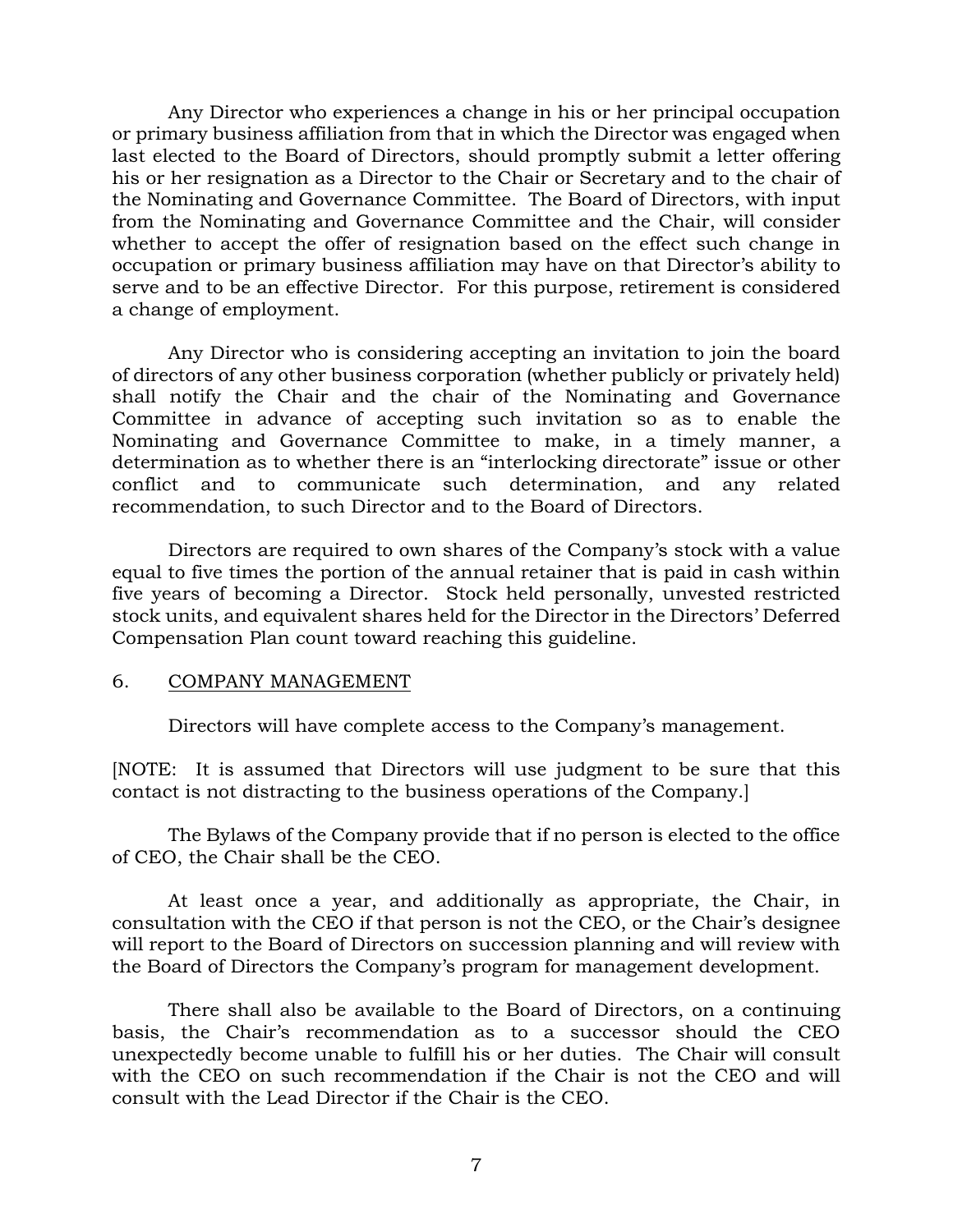# 7. ADDITIONAL BOARD RESPONSIBILITIES

The Board of Directors shall periodically review with management:

- (a) the Company's community engagement and charitable programs, including the activities of the PPG Industries Foundation;
- (b) the Company's environment, health and safety, sustainability and corporate governance programs and practices; and
- (c) the Company's diversity, equity and inclusion strategies.

# 8. BOARD RESPONSIBILITY FOR FINANCIAL MATTERS

The Board of Directors shall:

- (a) annually review with management the Company's financing requirements and programs for obtaining funds;
- (b) annually review the Company's estimates of revenues, costs, expenses, earnings and cash balances and cash flow;
- (c) authorize original capital transactions in excess of \$100 million and capital transaction overruns and dispositions in accordance with the authority levels approved by the Board of Directors;
- (d) review and approve an aggregate consolidated borrowing limit for the Company and its consolidated subsidiaries and establish authority for loans or guarantees to third parties in excess of \$10 million per year in the aggregate;
- (e) review the issuances and repurchases of equity or publicly issued long-term debt securities of the Company;
- (f) review the Company's dividend policy;
- (g) periodically review with management the Company's investment practices for foreign exchange, investments and derivatives; and
- (h) review the Company's plans relating to proposed changes in the capital structure of the Company.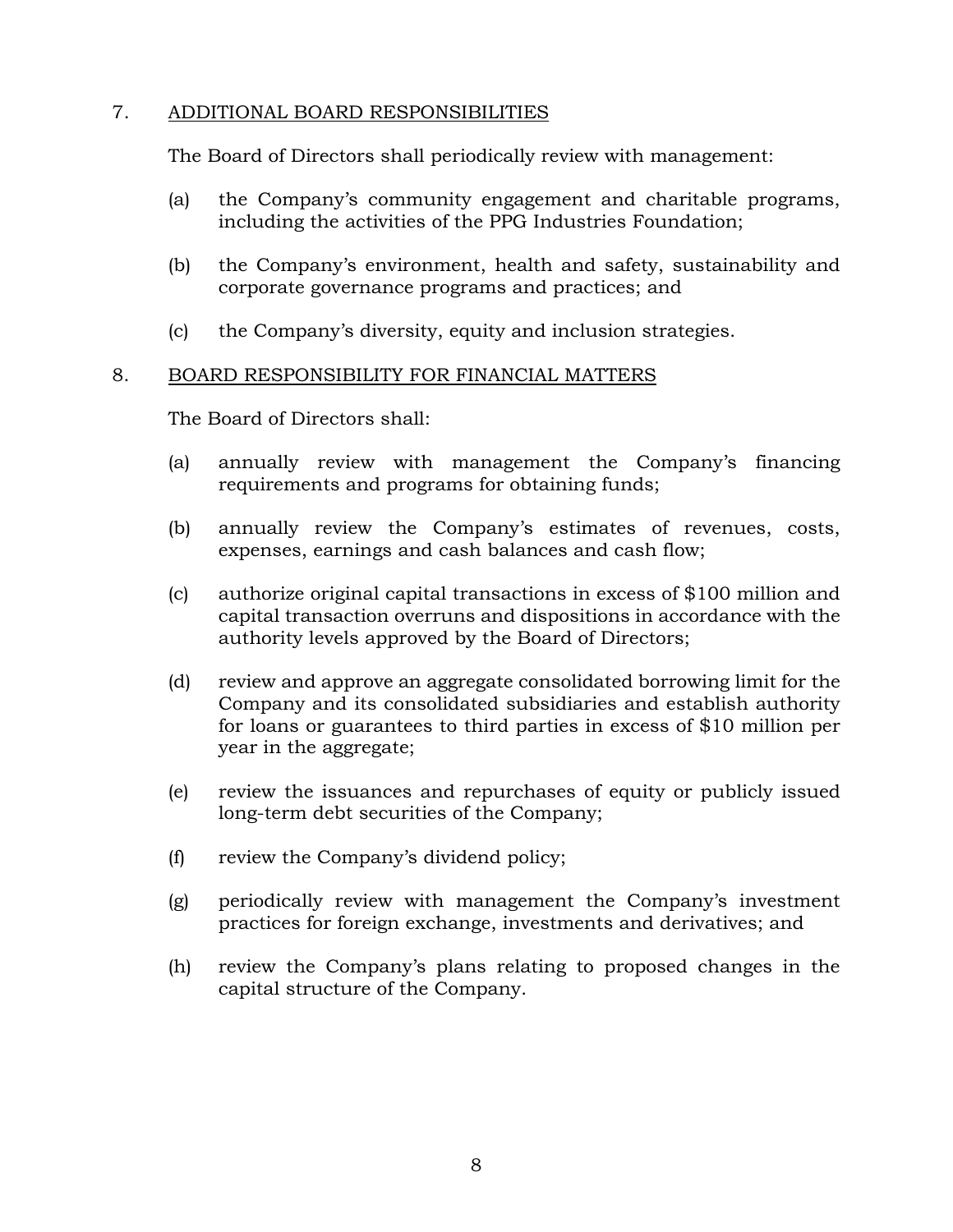#### **ANNEX A DIRECTOR INDEPENDENCE STANDARDS**

In forming its opinion as to the independence of any Director, the Board of Directors will be guided by the principle that in order to be independent, a Director should be independent of management and free from any material relationship that would interfere with such Director's exercise of independent judgment as a Director. To assist it in determining the independence of Directors, the Board of Directors has established the following categorical standards:

- 1. No director qualifies as "independent" unless the Board of Directors affirmatively determines that the Director has no material relationship with the Company (either directly or as a partner, shareholder or officer of an organization that has a material relationship with the Company).
- 2. A Director will not be deemed "independent" if:
	- (i) the Director is, or has been within the last three years, an employee of the Company; or
	- (ii) an Immediate Family Member of the Director is, or has been within the last three years, an Executive Officer of the Company; or
	- (iii) the Director has received, or an Immediate Family Member of the Director has received, during any twelve-month period within the last three years, more than \$120,000 in direct compensation from the Company (other than Director and Board of Directors committee fees and pension or other forms of deferred compensation for prior service that is not contingent in any way on continued service); or
	- (iv) (A) the Director or an Immediate Family Member of the Director is a current partner of the Company's independent registered public accounting firm; (B) the Director is a current employee of such firm; (C) an Immediate Family Member of the Director is a current employee of such firm and participates in such firm's audit, assurance or tax compliance (but not tax planning) practice; or (D) the Director or an Immediate Family Member of the Director was within the last three years (but is no longer) a partner or employee of such firm and personally worked on the Company's audit within that time; or
	- (v) an Executive Officer of the Company is, or was within the last three years, a member of the compensation committee of the board of directors of a company where the Director, or an Immediate Family Member of the Director, is or was an Executive Officer at the same time; or